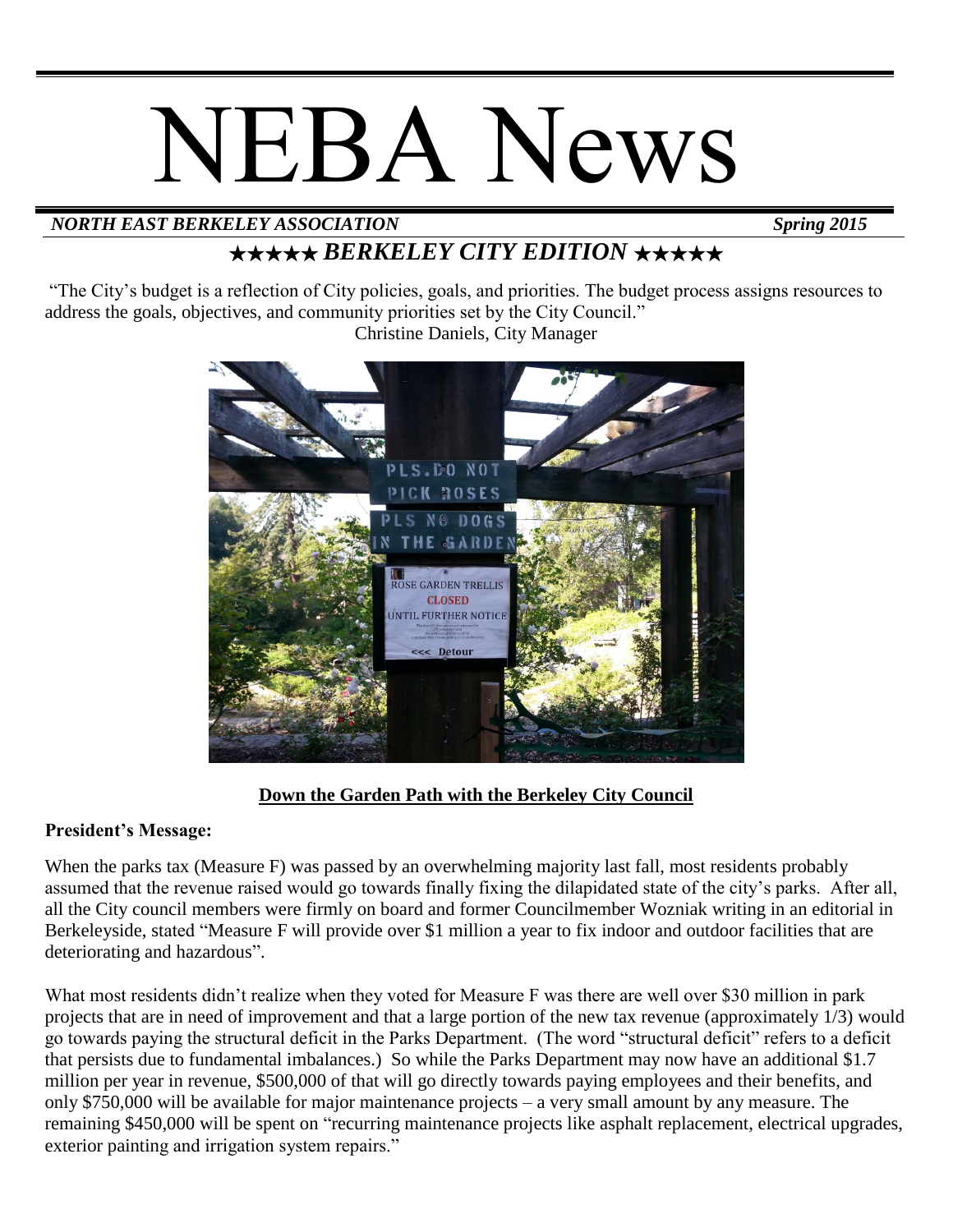This is important background for those in the city, and for District 6 residents in particular, who may wonder why another four to five years must pass before the Rose Garden, a city jewel and designated landmark, is made whole again. It is also why the John Hinkel clubhouse in District 5, also a designated landmark but "attractive nuisance" (per Councilmember Capitelli), will never be rebuilt after a fire gutted it this past January.

In a recent presentation to the City Council, Scott Ferris, the Parks Director outlined the spending plan for the \$1.4 million over each of the next five years. Starting sometime in fiscal year 2016, the Rose Garden's existing trellis will be torn down and a small section of the new trellis will be constructed. This work, in FY2016, will not be paid with revenue from the Parks Tax but rather \$350,000 from Measure WW (a grant from the East Bay Regional Park District). It is not until over four years from now – FY2019 – that money is slated to be spent from Measure F for the Rose Garden (\$1,050,000) for a total cost of \$1.4 million.

I recently inquired about the cost and timeframe. From my vantage point, the cost and the more than four-year time horizon to replace a trellis seemed worthy of question. I was first told by Councilwoman Susan Wengraf's office that it was a "complicated matter" because the Rose Garden is a designated landmark and any new work must adhere to ADA requirements. In a follow-up conversation with Scott Ferris, he told me that the cost of replacing the trellis would be approximately \$420,000 and making the garden ADA compliant would cost \$500,000 to \$800,000. The total cost of the trellis would therefore be approximately \$350,000 plus \$420,000 or \$770,000 (an amount that still baffles me given it is a wooden structure).

After speaking with Mr. Ferris, I understood how another project in the city was prioritized over the trellis. The James Kenney Community Center in West Berkeley is in dire need of attention, and, in contrast to the Rose Garden, safety is a major issue. It is in such bad shape – and has been ignored for so long – that it literally might collapse. In 2013 it received a "D" (or critical rating) for the condition of its facilities by professional engineers and architects. (Note: there are numerous "C" and "D" ratings of buildings in the city.) Consequently, all Measure F revenues for the first 2 years (FY2016 and FY2017) are earmarked for the demolition and reconstruction of Kenney. What makes the delay in fixing Kenney disturbing is that it serves as a designated emergency shelter. We can only hope the work will be completed before a major earthquake strikes because it will be closed during construction.

So we assumedly must sit patiently for four if not five years before the Rose Garden, a "regional destination" (per the city's website), is fixed. The neglect of this landmark is symbolic of our city leaders' indifference to the public good over the past decade with the closing of clubhouses, swimming pools, and senior centers (Table 1). Other parks and recreation centers in Berkeley are not budget priorities either. And sadly, things will continue to continue to get worse regardless of how much our taxes and fees increase every year because of the burgeoning structural deficit.

|      | Number of<br>clubhouses | Number of public<br>swimming pools           | Number of<br>senior centers             |
|------|-------------------------|----------------------------------------------|-----------------------------------------|
| 2005 |                         |                                              |                                         |
| 2015 |                         | (warm water pool and Willard<br>pool closed) | (West Berkeley Senior Center<br>closed) |

**Table 1: Reductions in Public Facilities from 2005 to 2015**

Over the past decade there has been an increase of only 26% in funding for the parks compared with the 222% increase in health care spending for city employees (Table 2). The significant increase in health care spending is attributable to the fact that city employees and their families receive effectively free health care – they pay no premiums, no deductibles, and no co-pays although they do pay \$5 per prescription. In contract negotiations with the unions, the city manager and the previous city manager have never pushed for cost-sharing (possibly because they have a conflict of interest – they receive the same benefits as well).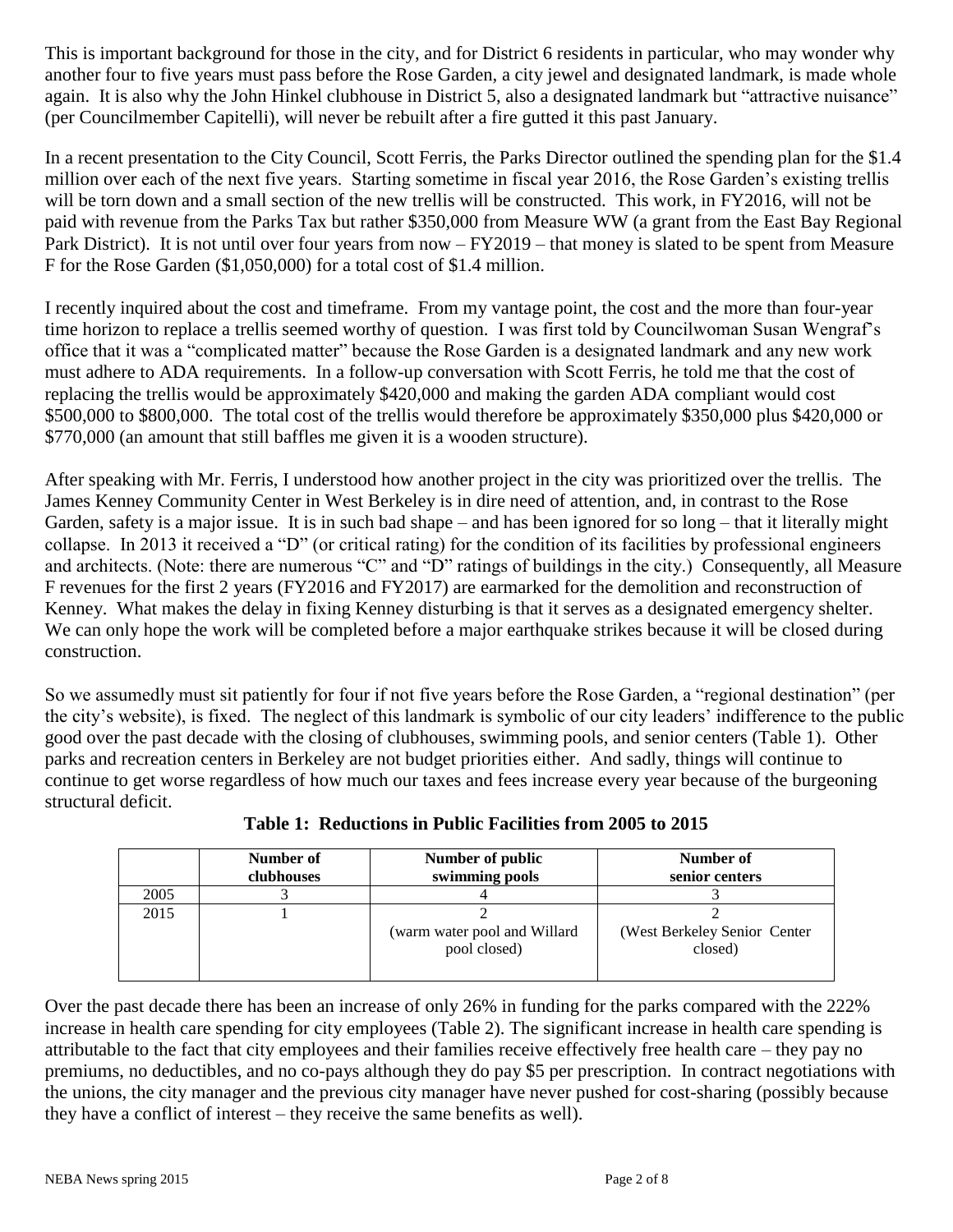To make matters worse, according to recent statements by the budget manager, starting in FY2018 Berkeley taxpayers will pay an additional annual excise tax of 40% on the health care plans employees receive or approximately \$800,000. This amount will increase annually by the CPI plus 1%. The excise tax is per the Affordable Care Act's provision for "Cadillac Plans" (health care plans valued at more than \$25,000 for a family). In 2009, President Obama said he wanted to add a penalty to "these really fancy plans that end up driving up costs."

|                       | <b>Health care</b><br>for active<br>employees* | Storm drain<br>maintenance              | Dept. of<br>information<br>technology           | Office of<br>economic<br>development            | Dept. of<br>parks,<br>recreation,<br>and<br>waterfront | Dept. of<br>health,<br>housing, and<br>community<br>services* * |
|-----------------------|------------------------------------------------|-----------------------------------------|-------------------------------------------------|-------------------------------------------------|--------------------------------------------------------|-----------------------------------------------------------------|
| 2005<br><b>Budget</b> | 5.4 million<br>(health and<br>dental)          | 881,000                                 | 3.2 million                                     | 2.07 million                                    | 19.06 million                                          | 39.2 million                                                    |
| 2015<br><b>Budget</b> | 17.4 million<br>(medical only)                 | 825,000                                 | 7.5 million                                     | 4.03 million                                    | 24.01 million                                          | 35.8 million                                                    |
| $\mathbb{S}$<br>(% )  | <b>Increase</b> of 12<br>million<br>$(+222\%)$ | <b>Decrease</b> of<br>56,000<br>$(-6%)$ | <b>Increase</b> of<br>4.3 million<br>$(+134\%)$ | <b>Increase</b> of<br>1.96 million<br>$(+94\%)$ | <b>Increase</b> of<br>4.95 million<br>$(+25%)$         | <b>Decrease</b> of<br>3.4 million<br>$(-8%)$                    |

**Table 2: A Decade of Community Priorities Set by City Council (2005 to 2015)**

\* There were approximately 200 fewer employees in 2015 than 2005 (actual numbers not provided in budget documents, only full-time equivalents). Nevertheless, there was an increase of 222% in health care costs.

\*\* In FY 2012, the Departments of Health Services and Housing & Community Services merged to become the Department of Health, Housing & Community Services. Note: Budget numbers reflect expenditures from all funds. Gross appropriations were 281 million in 2005 and 364 million in 2015, an increase of 29.5%. 2005 budget numbers are actual, not adopted numbers, reported in the 2006 budget.

Note: The total cost of salaries and benefits for active employees in 2015 is estimated as 225.5 million; 43 million dollars will be spent on city employees' retirements.

So why isn't the increase in the amount spent on parks (or community agencies for that matter) proportional to the increase spent on salaries, benefits, and running the city? Why are clubhouses, public swimming pools, and senior centers routinely being closed in Berkeley – one of the richest cities and most highly taxed in all of California? The money is clearly in the city's budget but City Council has set it aside for other priorities.

In a presentation to council in February on Projections of Future Liabilities, the budget manager stated that over the next 10 years health care costs would increase \$10 million (she emphasized that this was a conservative estimate and didn't include the new 40% excise tax); and personnel costs will grow \$25 million (assuming no increases in salaries) for a total of \$35 million. (The increase in personnel costs reflects a "fringe benefit rate" that will increase from 66% in 2015 to 90% in 2024. That means for every dollar an employee is paid, an additional 90 cents will go towards the employee's medical and dental costs, commuter checks, health club memberships, cashin-lieu, life insurance, shoes, and other benefits.) Assuming no changes are made, by 2030 the fringe benefit rate will well exceed 100%. In other words, for an employee making \$80,000 in salary, an extra \$80,000 must be set aside for their benefits.

#### *With the general fund (the "discretionary" fund of the city) revenues projected to increase by \$32 million by 2024, it is clear that every dime, plus some, will be needed to cover the increased personnel costs of \$35 million (assuming no salary increases). However, if employees receive even a 1% raise in 2015, 100% of the general fund increases will be expended on the increased personnel costs beginning in FY2017.*

Simply put, growth in obligations to employees outpaces revenues. This warning was issued in the 2005 adopted budget by the then city manager, "The City's projected revenue growth is not expected to keep up with increases in salaries and benefits – representing a structural deficit….we cannot grow out of this problem by simply adding more revenue." And in a 2010 audit report, "Employee Benefits: Tough Decisions Ahead", the city auditor stated that, "Government employee benefits represent a rapidly increasing cost to the City." In every year's budget from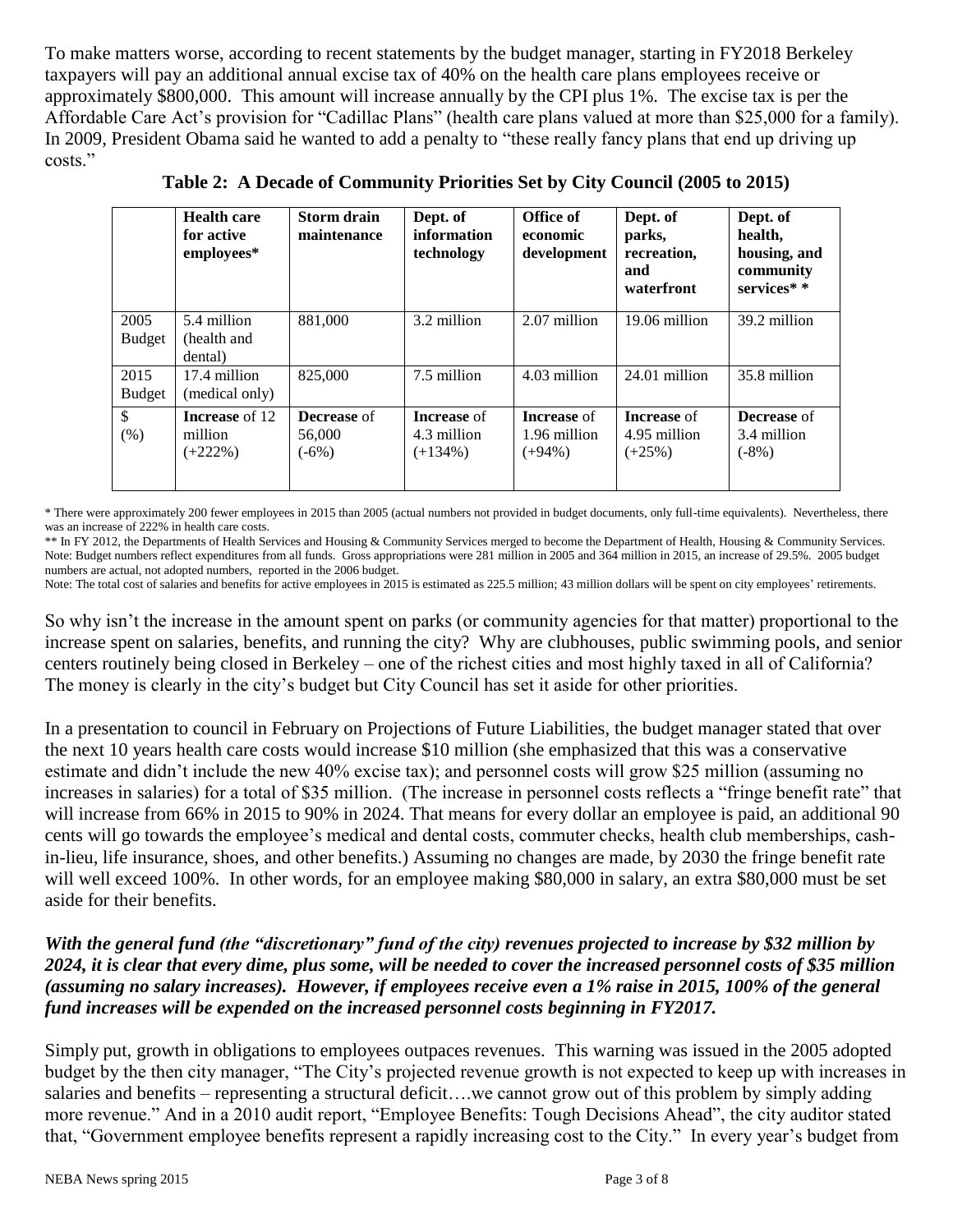2005 through 2015, the City Council has been informed, in one way or the other, that the city cannot "grow out of this problem by increasing revenue".

In summary, assuming the city manager opts out of negotiating with employees in terms of their health and retirement benefits (they are in contract talks now), the only way the city will be able to pay its employees in the future is by further neglect and/or shutting down of more pools, parks, and senior centers. It doesn't matter how much we say we love our parks. If you care, please contact your city council member, mayor, and friends. We can change the trajectory of our city if we wish to. Isabelle Gaston, PhD

Sources: [http://www.cityofberkeley.info/uploadedFiles/Manager/Budget/BudgetBookPRINT\\_102313.pdf](http://www.cityofberkeley.info/uploadedFiles/Manager/Budget/BudgetBookPRINT_102313.pdf) https://www.cityofberkeley.info/Clerk/City\_Council/2015/03\_Mar/City\_Council\_03-24-2015\_-\_Special\_Meeting\_Agenda.aspx http://www.cityofberkeley.info/Clerk/City\_Council/2015/02\_Feb/City\_Council\_02-24-2015\_-\_Special\_Meeting\_Agenda.aspx http://www.cityofberkeley.info/uploadedFiles/City\_Manager/Level 3 - General/Adopted06-07Budget[1].pdf

*If you have not yet renewed or joined NEBA, now is the time !* For over 30 years, your support has enabled NEBA to publish newsletters and present meetings of local interest. No other news medium focuses exclusively on issues concerning our area. Please support us. NEBA is too good to lose! If you prefer to receive the *NEBA News* by email, let us know at [info@northeastberkeleyassociation.org.](mailto:info@northeastberkeleyassociation.org)

#### **NEW FEES AND MANDATES FOR HOMEOWNERS = PROPERTY TAXATION INCOGNITO By Barbara Gilbert**

Given the City's \$1.2 Billion unfunded liability (resulting from years of fiscal distortions), already-high property taxation level, and cushy relationship with City labor unions whose contracts are the envy of most taxpaying residents, it is getting harder for City officials to justify new tax/bond measures for any but the most fundamental of City needs, such as streets and parks. So we see an increasing reliance by City officials on property-related fees and mandates which are only subject, at best, to the easy-to-override "protest vote" method outlined in Proposition 218 (property owners have to affirmatively vote NO on a confusing mail-in ballot). Usually, these fees are funneled into cleverly named "enterprise funds" or "special funds", implying that they are somehow separate from the overall city budget, when in fact they cover all employee costs for the specific service as well as huge overhead costs for "management" services provided by e.g. City Manager, Department Manager, City Attorney.

By this method, the City finds new taxpayer funding for real or perceived needs, including escalating employee costs, while leaving the bulk of regular tax revenue available for continued funding of other City costs and as another revenue source for those ever-increasing employee costs, particularly for City employee PERS and health care.

#### **Sanitary Sewer Service Rate Increase**

A huge chunk of my bi-monthly EBMUD water bill is allotted to the line item for City of Berkeley Sewer Service. However, according to City figures (see Council Worksession of March 17, 2015), Berkeley's average single family fee is actually on the lower end for seven jurisdictions (\$40.53 for Berkeley v. \$55 average overall).

Per Berkeley city officials and City rate study consultant, current sewer revenues are insufficient to fund sewer system capital improvements, operations and maintenance, particularly because of new requirements imposed (on Berkeley and six other EBMUD-related jurisdictions) by the recent Consent Decree with the federal Environmental Protection Agency (EPA). However, it is worth noting that labor costs for sanitary sewers have increased 90% over the last 10 years, from \$5.1 million to \$9.7 million. To make up the shortfall, in March Council approved a doubling of the average homeowner Sewer Service Fee over the next five years to about \$81 bi-monthly. This doubling of the fee would put Berkeley in the top tier of the rate structure, except for Piedmont, and well over the projected 2020 overall average of \$69. Note that under Prop 218, these and similar propertyrelated fees are only allowed to cover the "cost of the service", so that the more expansive the definition of the "service" (long term capital improvements, labor, flood control) the more justifiable are higher rates.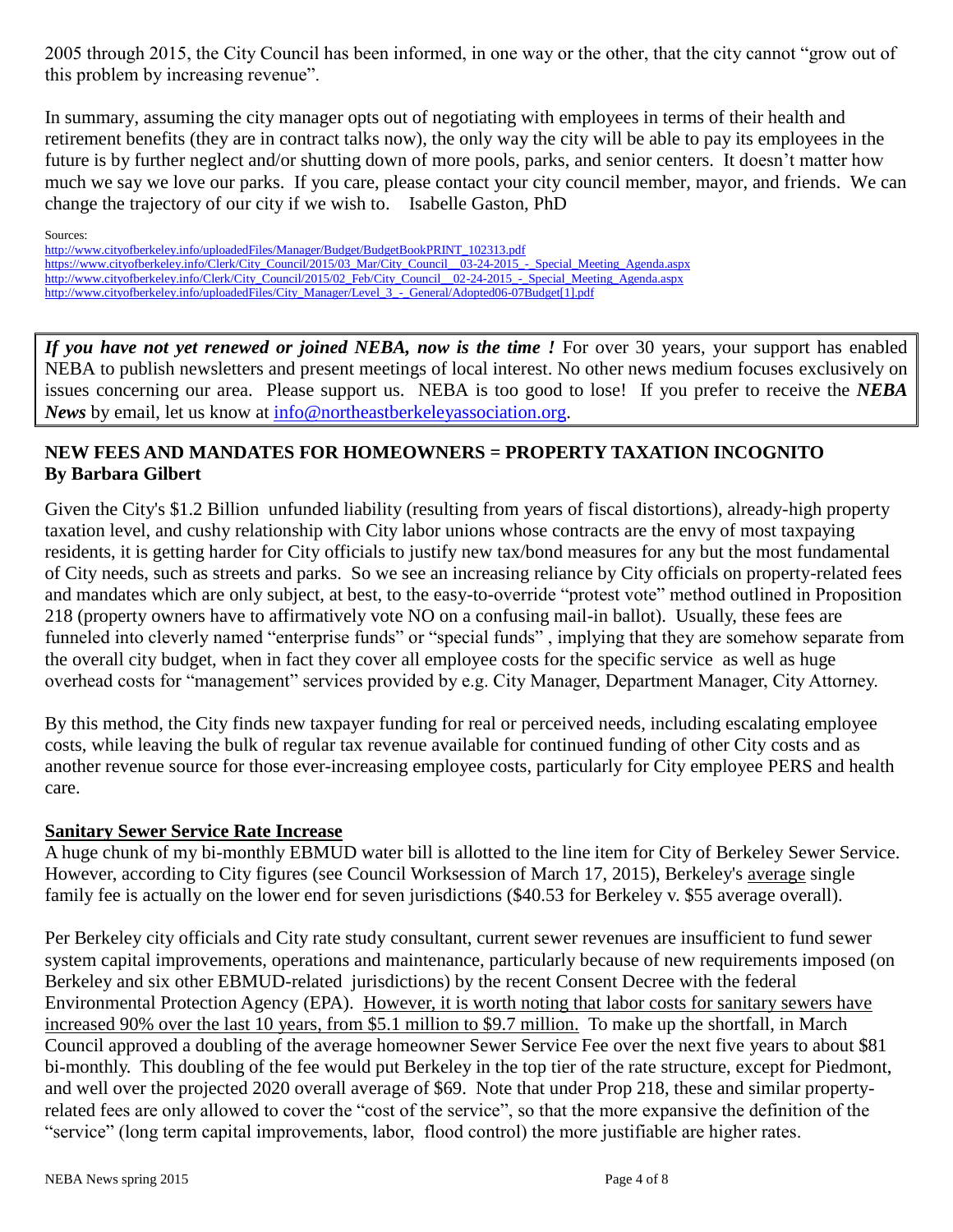However, sewer service rates are now being reconsidered in light of the drought and new water use reduction strictures: since Berkeleyans will likely be using less water, and Berkeley sewer fees are based on water usage, the doubling of rates may actually be deemed inadequate to the needs, and an even larger rate increase might be necessary! To me, the logic here is somewhat spurious as less water use=less strain on system=less service=lower repair costs. Go figure.

Whatever rate increase is finally approved by Council, you can be sure it will be final as the undemocratic "protest" vote" method is the order of the day here.

#### **Berkeley Energy Saving Ordinance (BESO)**

In 2006, Berkeley voters passed an extremely ambitious and feel-good climate action goal which has regularly been used to justify a grab-bag of policies and ordinance which don't always obviously square with the climate goal—such as adding thousands of new resource-using housing units (See Edlin article below). Since the climate action goal was a gross and not per capita goal of reduced energy use, it is clear that its attainment will recede further away as population increases and normal energy-saving measures are long since implemented.

Along comes BESO—an ordinance requiring building energy audits at time of sale or major improvement for all Berkeley buildings and every 5 to 10 years for non-sale buildings starting in 2016. These audits plus City filing fees will cost at least several hundred dollars. Due to homeowner outrage, the fixed audit schedule for single family homes of 1-4 units has been set aside for three years but, in my opinion, is very likely to be re-included after three years. These required energy and water efficiency audits will purportedly provide property owners and buyers with a building-specific energy road map (i.e. laundry list of specific home energy improvements) and link them to available funding assistance.

The stated idea is to encourage voluntary energy-efficient building improvements and provide links to helpful resources. However, if "voluntary" efforts fall short, City officials will have all the climate action lingo and specific building information on file to mandate costly building retrofits and penalize recalcitrant property owners. Stay tuned!

*NEBA wants you!* NEBA is inviting a small number of sincere new board members who love Berkeley. Please consider becoming one of us and communicate directly with your neighbors!

# **A Looming Disaster for Property Owners by Ted Edlin**

Predicting the future may be a fool's errand, but the lack of analysis by city staff on the impact of large buildings leads one to speculations on the consequences of these large buildings. Others have covered well the impact on the city by the addition of 1900 plus units already approved or in the pipeline and the 2900 plus that the Association of Bay Area Governments (ABAG) Plan Bay Area One mandate. (Some cities have opted out of their ABAG housing mandate.)

Plan Bay Area projects Berkeley population to increase from current 115,000 to 140,000. There is no historical precedent for this increase. Since 1950 the city population has never exceeded 117,000 and has been as low as 102,000. (Please see Zelda Bronstein's article in the fall 2013 NEBA News for more information on Plan Bay Area: http://northeastberkeleyassociation.org/Newsletters/NEBA%20Newsletter-fall%202013.pdf.).

NEBA News spring 2015 **Page 5 of 8** Recently EBMUD increased the water supply to the downtown by replacing an 8" pipe with a new 12" pipe. This more than doubles the water supply to the downtown area. There has been no commensurate increase to the sanitary sewer system which is old and in need of replacement in much of the city. This water, when used by additional residents, will have to go into the inadequate existing sewer system. The replacement of the system is just a matter of time and the main source of funding (besides government grants) is property owners who will be asked to approve new bond issues, taxes and fees. Berkeley property owners are already in line for **at least a doubling** of City Sewer Service fees over the next five years. Similarly the water processing plant in Emeryville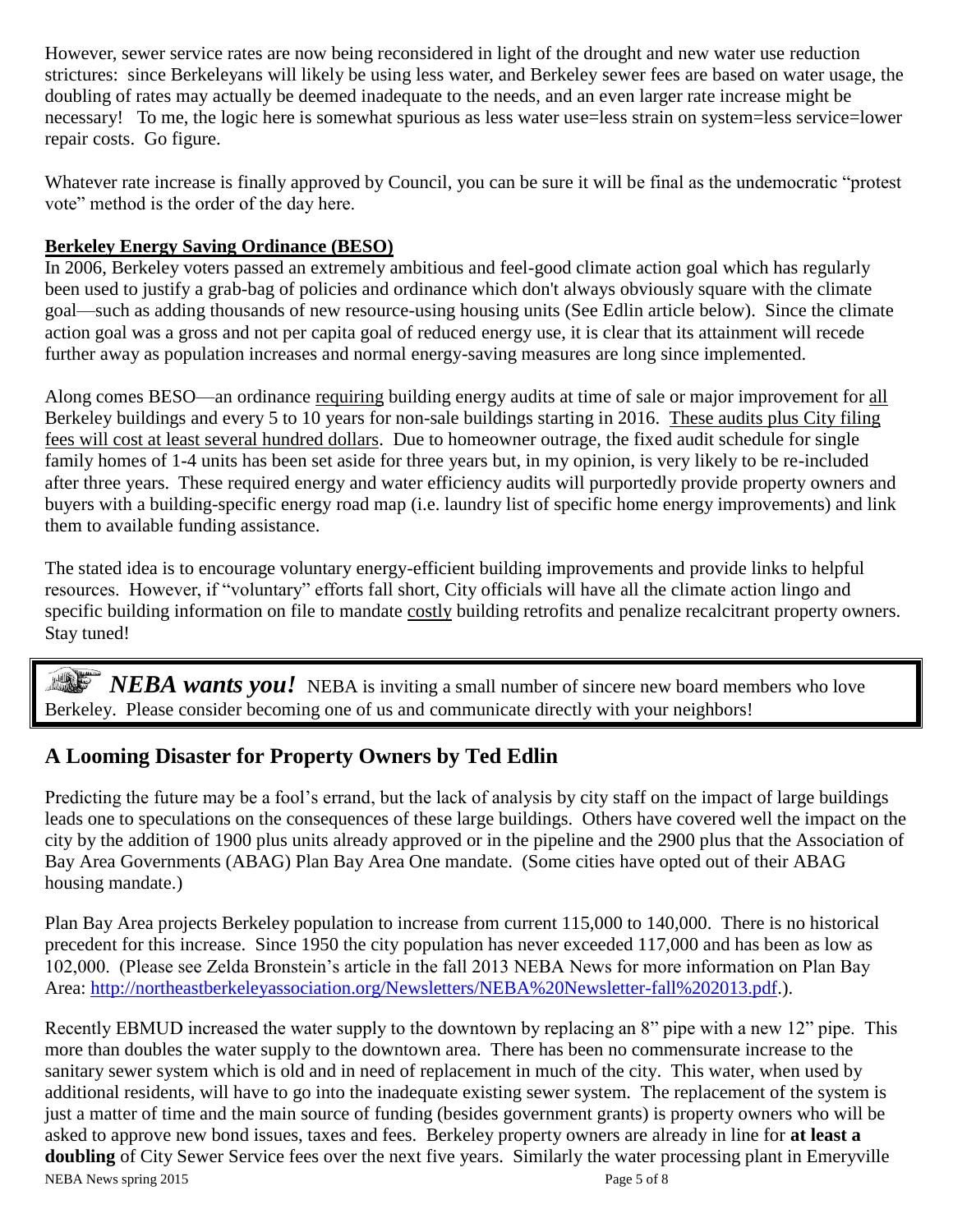run by EBMUD may not have the capacity to deal with the increased water supply from new construction in Berkeley, Oakland, Emeryville, Alameda and elsewhere. If the plant needs to be upgraded it will be EBMUD customers who will bear cost burden. Finally, given the drought emergency, does it make any sense to increase the demand on our shrinking water supply?

There are currently about 20,000 homeowners, 30,000 apartments and maybe 4,000 commercial properties in Berkeley. Add 3000 new apartments and assume a density of two persons/unit and you get an additional 6000 voters to approve new bond issues that the tenants figure they won't have to pay. This is the payoff to the local politicians in power. They can ignore the property owners who support the city bureaucracy.

A brief analysis of the Harold Way proposed 18 story building, which developers say will cost 100 million, should convince you that existing property owners will pay dearly for these new buildings. A 100 million project cost will result in a county property tax of 1.1% or about 1.1 million dollars of which Berkeley will get 1/3rd or \$360,000. Add in Berkeley special assessments, and you get maybe another \$300,000. Then there is the \$26 apartment inspection fee which generates an additional \$28,000, and the business license fee will generate another \$300,000 –thus the city collects about one million in revenue from the project annually.

During construction they will remove dirt for a four story underground garage. This plus the three-five years estimated for construction will generate thousands of truck trips on local streets already in terrible shape. Nowhere is the cost of this wear and tear estimated on the infrastructure taken into account. Voters recently approved a 30 million dollar bond issue for street repair and the city has taken nine million for staff salaries that were previously paid out of the general fund. Should the construction traffic cause streets already in marginal condition to deteriorate so that they need to be reconstructed then the cost today is approximately one million per mile. Thus revenue to the city from the project is paltry compared to the infrastructure replacement cost that will likely be required. While sewer connection fees are large from the developers viewpoint they don't go far in replacing or building required infrastructure.

Who will occupy the buildings? Students will jam into the apartments and are able, as a group living together, to pay higher rents, thereby decreasing housing supply for others. Techies from San Francisco. Old Berkeley residents who don't want to continue in their single family homes? The commute problem for students will be easily solvable. For all others it will be a problem. BART is standing room only during rush hours. AC Transit is slow and doesn't go where you need to go. If you work in Emeryville you can figure out how to get to West Berkeley and use the Emeryville shuttle bus funded by several companies. You can't work in downtown Berkeley because no office buildings are planned, and there won't be until the economics changes. Currently office space in downtown rents between \$2.50 and \$3.00 per square foot. New apartments are renting for \$4.00 and up per square foot. So no developer wants to build office buildings, and there will be no way for these new residents to walk to work. If you are fortunate enough to work for Google/Yahoo etc. you can likely get on a company bus.

This means that there will be lots of bike commuters and people with cars and no place to park them-or people working at home. None of these issues is dealt with in the submissions to the City, by the developer or by the Downtown plan.

What is obvious is that Mark Rhoades who was the city Planning director for a few years is now involved as a consultant to the developers to push their plans through the city bureaucracy and commissions. Ditto for the author of the downtown plan, Matt Taecker. It doesn't look good when the persons drafting the law, or overseeing it, are the ones who are being paid by the developers to get the projects through the bureaucracy they formerly worked for.

When the planning department was asked what cost impact these new buildings would have on the police, fire, health and other departments, I was told that I would have to talk to those departments. They do not return phone calls. It is inconceivable that you can add the fire inspection of thousands of new units without there being an associated substantial cost. Similarly adding 6000 new residents will put a new burden on the police department.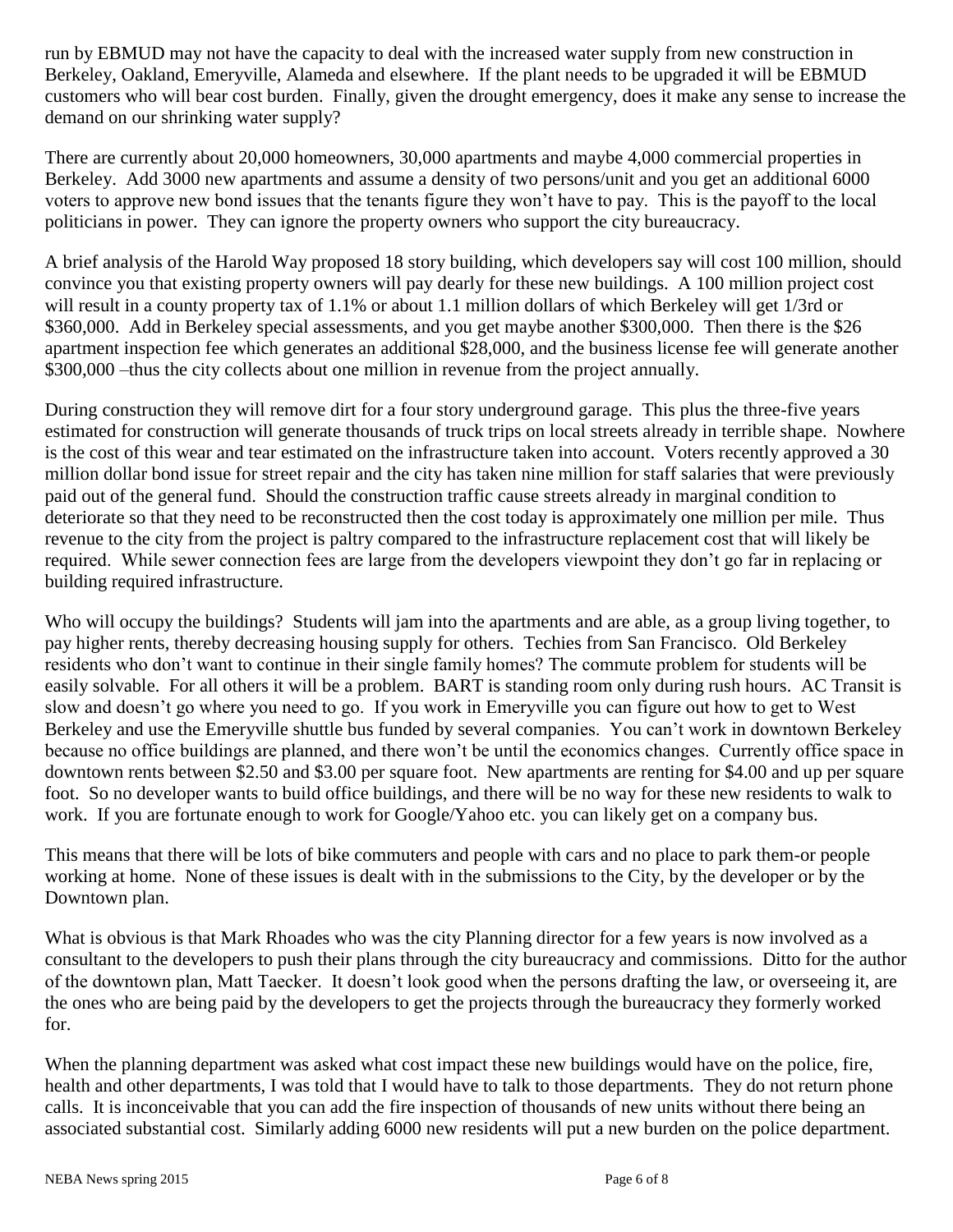There will certainly be medical issues for our fire department to deal with as well as for Alta Bates hospital. None of these matters has been raised or discussed.

Currently developers can get a big project through the planning department with permits in about a year. However, if you want a second story on your house, plan on two years plus for approvals.

Meanwhile, City officials own up to a 1.2 billion dollar deficit for infrastructure and employee benefits according to *Berkeleyside* and the City Auditor. It will get substantially worse when the Public Employee Retirement System complies with new accounting rules and issues new contribution demands on cities. The city liabilities simply cannot be met by taxing property owners. It is time for the unions to contribute.

*SAFETY TIPS:* 

• Sign up on<https://local.nixle.com/city/ca/berkeley/> to receive notifications and emergency alerts from the Berkeley Police Department and other local agencies.

• The City of Berkeley is offering free automatic gas shutoff valves: <http://cityofberkeley.info/gasshutoff/>

# **Fair And Impartial Policing In Berkeley by Pat Mapps**

On December 31, 2014, the Berkeley Police Department (BPD) issued General Order (GO) B-4 on the subject of Fair and Impartial policing. This GO reaffirms BPD's commitment to Fair and Impartial Policing (FIP), "clarifies the circumstances in which officers can consider race, ethnicity and other demographics", and attempts to "assure the public that we are providing service and enforcing laws in an equitable way."

There is a great deal to celebrate about this policy that was drafted by BPD itself. The proposed FIP policy underwent a "months-long review" by the Fair and Impartial Policing Subcommittee of the Police Review Commission (PRC). The Subcommittee received input from BPD as well as from various "stakeholders" including some who are convinced that BPD engages in unfair and partial policing. At the conclusion of the review, the PRC recommended that BPD adopt its proposed FIP policy. The City Council made the same recommendation while acknowledging that there was not wholesale "racial profiling" by BPD. The Council's supporting document instead mentioning claims of "individual cases" of racial profiling being reported at a forum on "Racial Profiling by BPD".

Most significantly, the FIP policy goes far beyond "racial profiling"/#BlackLivesMatter by explicitly prohibiting considerations of "race, national origin, gender, age, religion, sexual orientation/identity and socio-economic status in establishing probable cause, or when carrying out other law enforcement activities" It lists two reasonable exceptions that allow race to be considered but requires that officers be able "to articulate specific facts and circumstances that support reasonable suspicion or probable cause." In short, this policy, which reflects what BPD has done, is doing now and intends to continue doing, is exactly how most of us expect BPD officers to behave.

Another piece of good news is that available FIP training recognizes that "bias today is less likely to manifest as explicit bias and more likely to manifest as 'implicit' (or 'unconscious') bias." Furthermore, implicit bias "works outside of conscious awareness and manifests even in people who consciously hold non-prejudiced attitudes." This training has the potential to eliminate any valid instances of "individual cases" that were reported at the aforementioned forum.

Hopefully, BPD's adoption of this policy will give confidence to people who believe their treatment by BPD officers violates this FIP policy that they can complain to the PRC. Any such complaints need not be limited to allegations of "racial profiling" since the FIP policy offers its promise of fairness to everyone.

For more information, see an article in *Delayed Gratification Magazine,* published March 2015: [http://static1.squarespace.com/static/54722818e4b0b3ef26cdc085/t/5519b790e4b02e139d0eb460/1427748752819/](http://static1.squarespace.com/static/54722818e4b0b3ef26cdc085/t/5519b790e4b02e139d0eb460/1427748752819/FIP+in+Delayed+Gratification+Magazine.pdf) [FIP+in+Delayed+Gratification+Magazine.pdf](http://static1.squarespace.com/static/54722818e4b0b3ef26cdc085/t/5519b790e4b02e139d0eb460/1427748752819/FIP+in+Delayed+Gratification+Magazine.pdf)